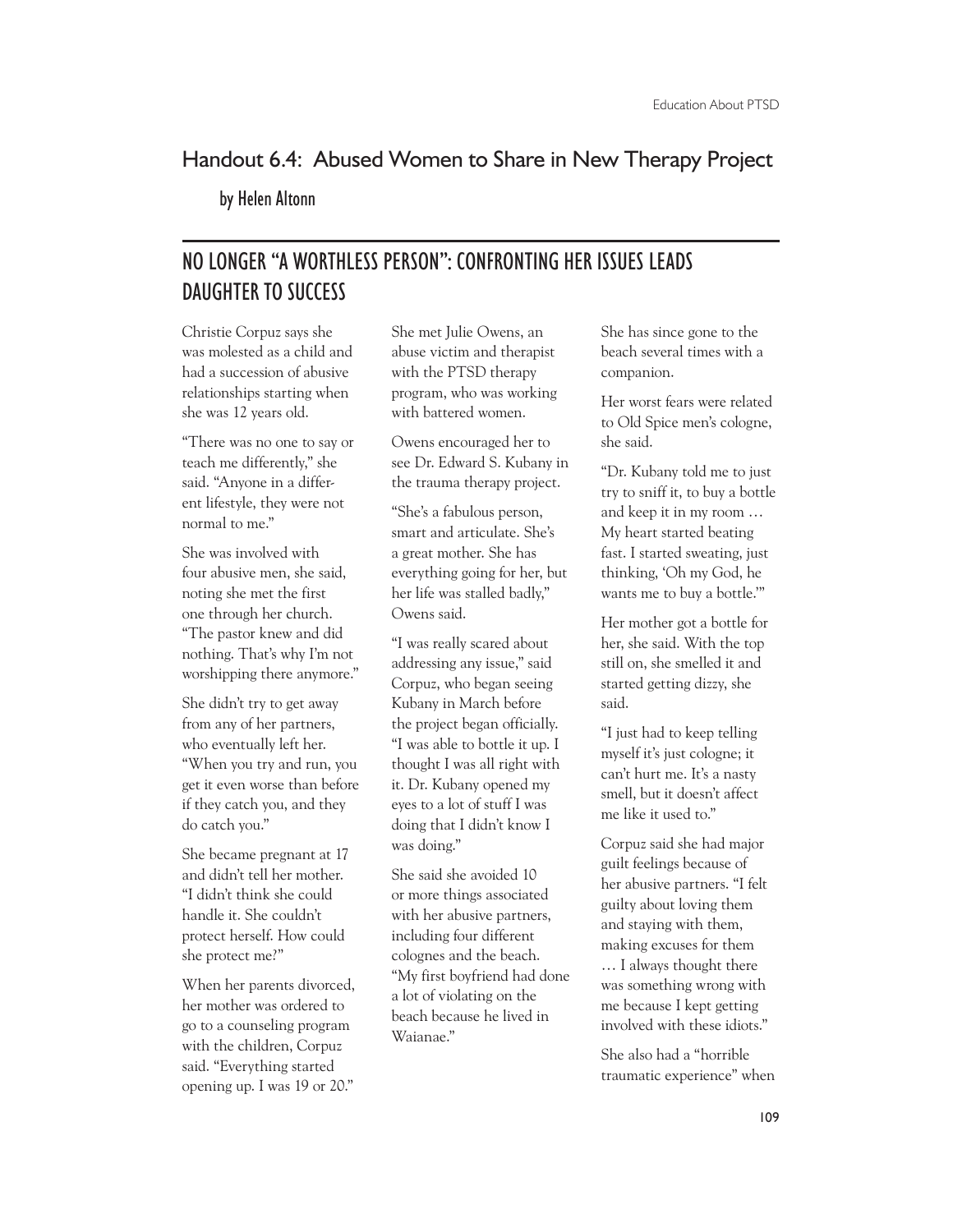she was raped by a neighbor, she said.

She said she's not ready for a relationship anytime soon, but she knows the signs now of a potential abuser: "if he doesn't like it when I try to bring out my opinions, or if he doesn't respect my opinions, if he tries to force intimacy too fast, if he doesn't respect my privacy and personal space."

Corpuz said she's happy just to be with her children, 7 and 3 years old, and work toward becoming a high school counselor. "It was so many years all the things were belted into my head— 'I'm worthless; I'm a slut,'" she said. "I have to use the tools (from therapy) the rest of my life. I'm a worthy person. I don't deserve to be hit."

## "IT WENT FROM HELL TO HELL TO HELL" FOR MOM

Gloria Riveira said she endured an abusive childhood on the Big Island knowing "once I was 18, I would be out of that house."

One week after high school graduation, she left for Oahu and cut herself off from all of her family except one brother, she said. She has three brothers and two sisters.

"I grew up hating my mom because she was the abuser," Riveira said. "My dad abused the family as a whole and physically abused my mom on a continuous basis. Everybody was abused."

She also was molested by an uncle on Oahu when she was 17, she said.

"I grew up very unloved. I felt so worthless that I don't deserve even to have the breath of life because if my own parents don't love me, who's going to love me?"

After moving to Oahu, she worked at Fort DeRussy, went to an airline school, then got a job as a tour escort and met her ex-husband, a tour driver.

"If I knew the red flags I know now … Within a week he announced to all the tourists on the bus that we will be married."

They were married for 20 years and had three children. "He was very abusive right away," she said. "Within the first week he was calling me all kinds of names. He started hitting me within a month with such rage. He choked me until I'd pass out."

She ran away once and stayed all day at Ala Moana Beach Park. When she returned home, "He said all the things I wanted to hear, that he loved me," she said.

"He told me a number of times, 'If you ever leave me, I'll kill you.'

"He clicked a gun in my face one time and said, 'If I don't have you, no one else will.' He pulled a knife on me in front of my children." Riveira said she thought of killing herself or him. "But what was going to happen to my children?"

She called a shelter once but was frightened when a man answered the phone, she said. "I felt I was in *Catch-22*."

She said her husband "fooled around. He cleaned me out. He pretty much abandoned the family."

Still, her pastor told her that "a bad father is better than no father" and that she should try to "win him back," she said. "So it went from hell to hell to hell."

She said they were evicted twice. "I was trying to support three kids. I worked for the state but it was not enough. He wasn't providing anything. I was still hanging onto the marriage, trying to win him back."

She learned he had a mistress, and still she "didn't want to be the bad guy to file divorce and take the kids away from the father."

Then her son told her: "He's not going to change. You've got to do something."